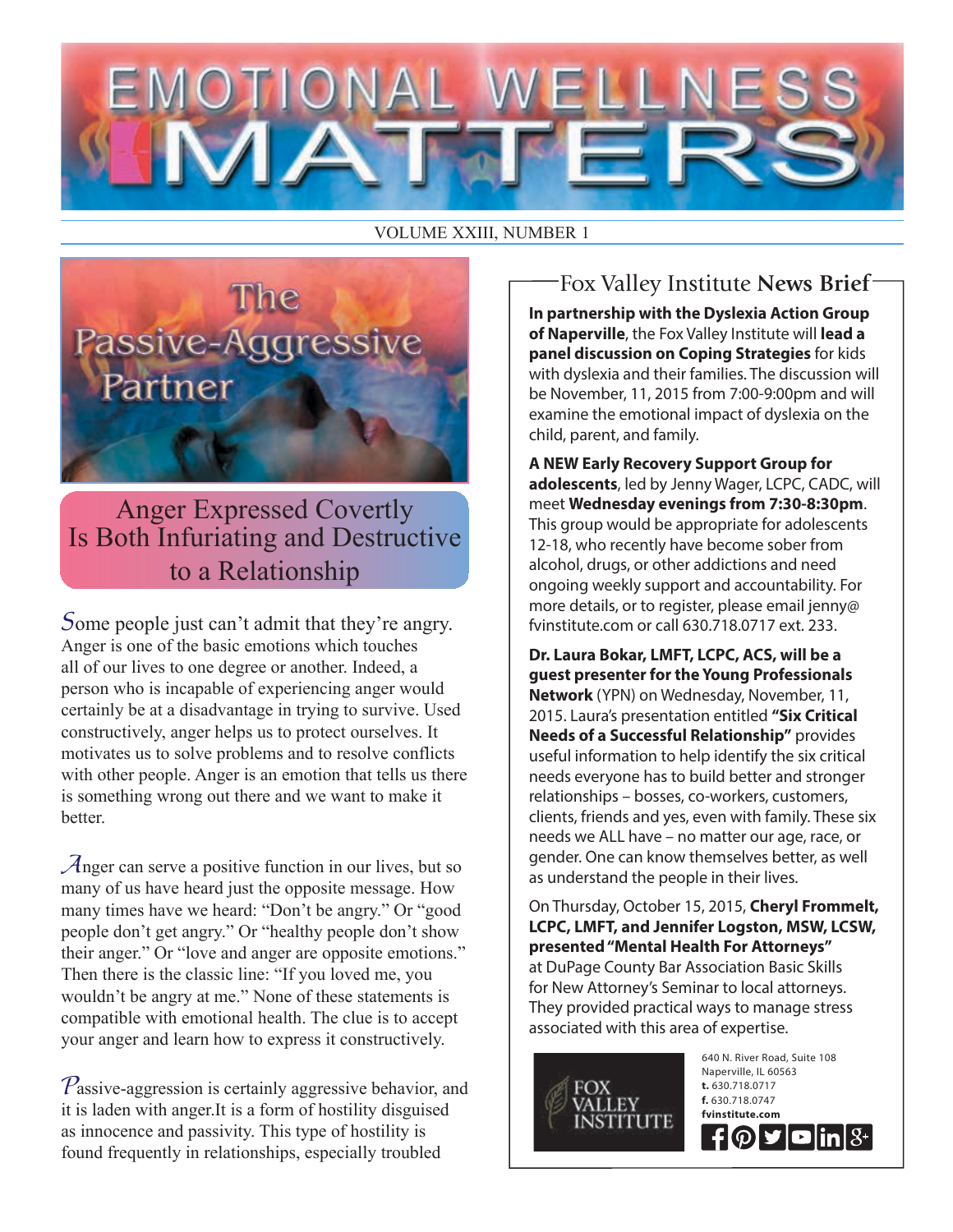relationships, because the passive-aggressive individual finds a convenient and available target for his or her anger in a partner. Even though passive-aggression is expressed most frequently and virulently in a relationship, this form of aggression is also seen in interactions between friends or on the job. The passive-aggressive person usually will claim not to have any anger at all. But when anger is finally brought to the surface, it is usually blamed on the partner (or a friend or a boss) who is accused of being controlling and demanding. Rather than acknowledging his or her behavior as angry, the passive-aggressive individual plays on the excuse of being the misunderstood victim. The other person is always the persecutor. Communication between partners in a passive-aggressive relationship is usually blocked off, distorted, and ultimately very destructive to both people individually and to the relationship itself.

The passive-aggressive individual will often show signs of being angry, but will never truthfully say why he or she is angry. This leaves it up to the partner to guess at the reason and this leaves the passive-aggressive party holding all the control. Sometimes the passive-aggressive person will provoke the partner to an angry response, and then goes on to blame the partner for having a problem with anger. For example, Mary has her parents over for dinner at 7:00 and John has promised that he will be there ... but when he shows up two hours late, claiming that he had a last-minute meeting with a business client, and Mary dares to show justifiable anger at his behavior, John blames her for failing to support his work and for allowing her anger to be out of control. "Why can't you just work with me when I have things to do? Why do I always have to put up with your anger? You've got a real problem. You always need to be the one making the demands. I'm tired of the way you blow up at me for nothing." John, of course, presents himself as the innocent victim, and rather than looking into his own behavior will project the blame onto Mary and make her the problem.

 $\mathcal{H}$ ow does a person get to be passive-aggressive? Certainly we are taught from an early age not to express our anger, but this hardly explains the severity of the problem in some people. Most passive-aggressive people experience a conflict

over dependency. Rather than going through the normal developmental sequence in childhood of separating from one's parents and then forming one's own identity with encouragement and support from the parents, the passive-aggressive person has formed a dependent relationship with a parent who has never really supported the child's need to grow and experience life independently. The child continues to cling to the parent for support which is never really forthcoming and is simultaneously angry when the support for independence is never as consistent as it should be. When the child tries to express anger, it is never validated. So he or she learns to hold in overt expressions of anger for fear of damaging the dependent relationship with the parent. At the same time, the person learns ways of staying in control and experiencing some measure of independence by expressing anger passively. And what better way to get back at another person than by being late for an appointment, or never completing a promised project, or pouting and never saying what the problem is, or encouraging another person's need for closeness and intimacy and then never coming through? These patterns are learned in childhood and then carried through to relationships in adulthood.

Ultimately passive-aggressive people are both afraid of being alone and unable to achieve full independence as a adult. And that is the conflict: they want dependence and they fear dependence; they want independence and they fear independence. A passive-aggressive partner fights dependence by trying to have control over you. They are out of touch with their feelings and lack the tools for appropriately expressing emotions. They are guarded and feel fragile emotionally. To let you into their world of feelings seems like a dangerous thing to them, so you are always kept at a distance, never to be trusted. Privately they feel inadequate ... they either feel that other people are controlling them or they have to be in control of other people, one or the other.

Any relationship involves two people, and both are responsible for its success. How does one get involved in a relationship with a passive-aggressive

**This newsletter is intended to offer general information only and recognizes that individual issues may differ from these broad guidelines. Personal issues should be addressed within a therapeutic context with a professional familiar with the**  details of the problems. ©2015 Simmonds Publications: 5580 La Jolla Blvd., 306, La Jolla, CA 92037 **·** Website ~ www.emotionalwellness.com **306, La Jolla, CA 92037 • Website ~ www.emotionalwellness.com**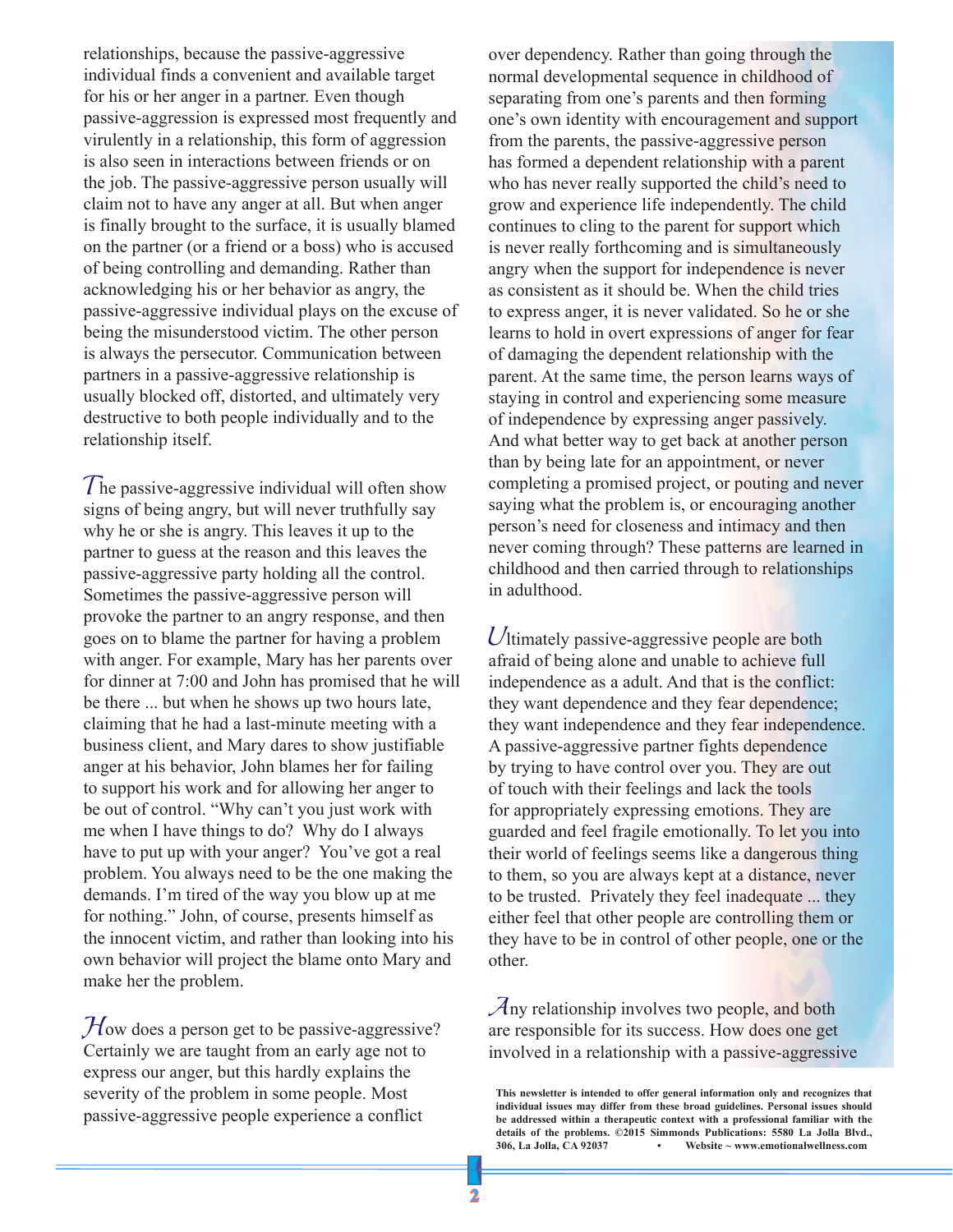person in the first place, usually without realizing it? The passive-aggressive person can appear to be very attractive at first. After all, he or she is able to contain anger, appears to be strong and capable on the surface, is loyal, and can read your needs very well. When the passive-aggressive behavior becomes a problem, you may even think about leaving the relationship, but you are always drawn back in again (after all, the passive-aggressive person, having never achieved full independence as an adult, ultimately fears being alone ... and is very good at making sure the relationship continues). When you get blamed for things, it may strike a right-sounding note if you struggle with your own guilt issues or have problems with your self-image. You may even have a need to take care of another person who struggles with his or her own problems, and this is a perfect situation for the passive-aggressive individual who needs to form a dependent attachment to someone. It is even possible that you had a passive-aggressive parent or sibling so that finding a partner with this pattern may seem like an easy transition, something you know well and are good at. If you are in a relationship with a passive-aggressive person, it is easy to complain at length about his or her behavior, but you need to examine your part in the situation. What have you done to perpetuate the problem and what can you do to make things better?

 $P$ assive-aggressive relationships are difficult to deal with, but help is available and change is possible. When you start to make the necessary changes in your relationship, the passive-aggressive partner may fight you even more. But if you set firm limits and respect yourself, the situation is likely to change for the better. There may not be a complete transformation, but your relationship can be much better. You are invited to make an appointment to start this process.

## What Is the Behavior of a Passive-Aggressive Person?

Here are some of the obvious ways in which a person expresses anger or aggression passively. (Of course, a passive-aggressive person will display some of these behaviors only part of the time and some of them may not apply at all.)

*Lateness and Forgetfulness:* One of the traits of passive-aggressive behavior most difficult to tolerate is the person's tendency to be late for appointments or other scheduled events. Being late may reflect both the person's need to have the control in a situation and underlying feelings of inadequacy. And there is always an excuse...like, "I forgot what time it was"...when the person wants to explain away his or her actions or avoid an obligation.

*Procrastination:* The passive-aggressive person will commit to a project or deadline...and simply never get it done or else complete the task much too late. Other people who depend on the work being done, meanwhile, become infuriated.

*Sending Mixed Messages:* The person seldom communicates clearly and unambiguously, so that he or she can't be pinned down. For example, "Maybe we can go out for dinner Friday night," could be a plan or maybe just a suggestion or perhaps it's just a way to keep you guessing. If you make a definite plan to go out, then the person can come back and say that he or she was just thinking out loud, and if you don't make plans, then you are blamed for never coming through.

*Pouting, Sulking and Lying:* When the passiveaggressive person fails to keep promises and is confronted, a common response is to sigh, to withdraw from interacting, and to act as if they are being blamed unfairly. If they must give a response, there is often a fabrication of reality involved... and it is masterfully done. Open, constructive communication is virtually impossible when the other person is emotionally unavailable or deliberately distorting reality.

*Feeling Victimized:* When you finally put your foot down and expect a firm commitment, then you are the one to blame for trying to be controlling and demanding. The passive-aggressive person acts as if he or she is the helpless victim.